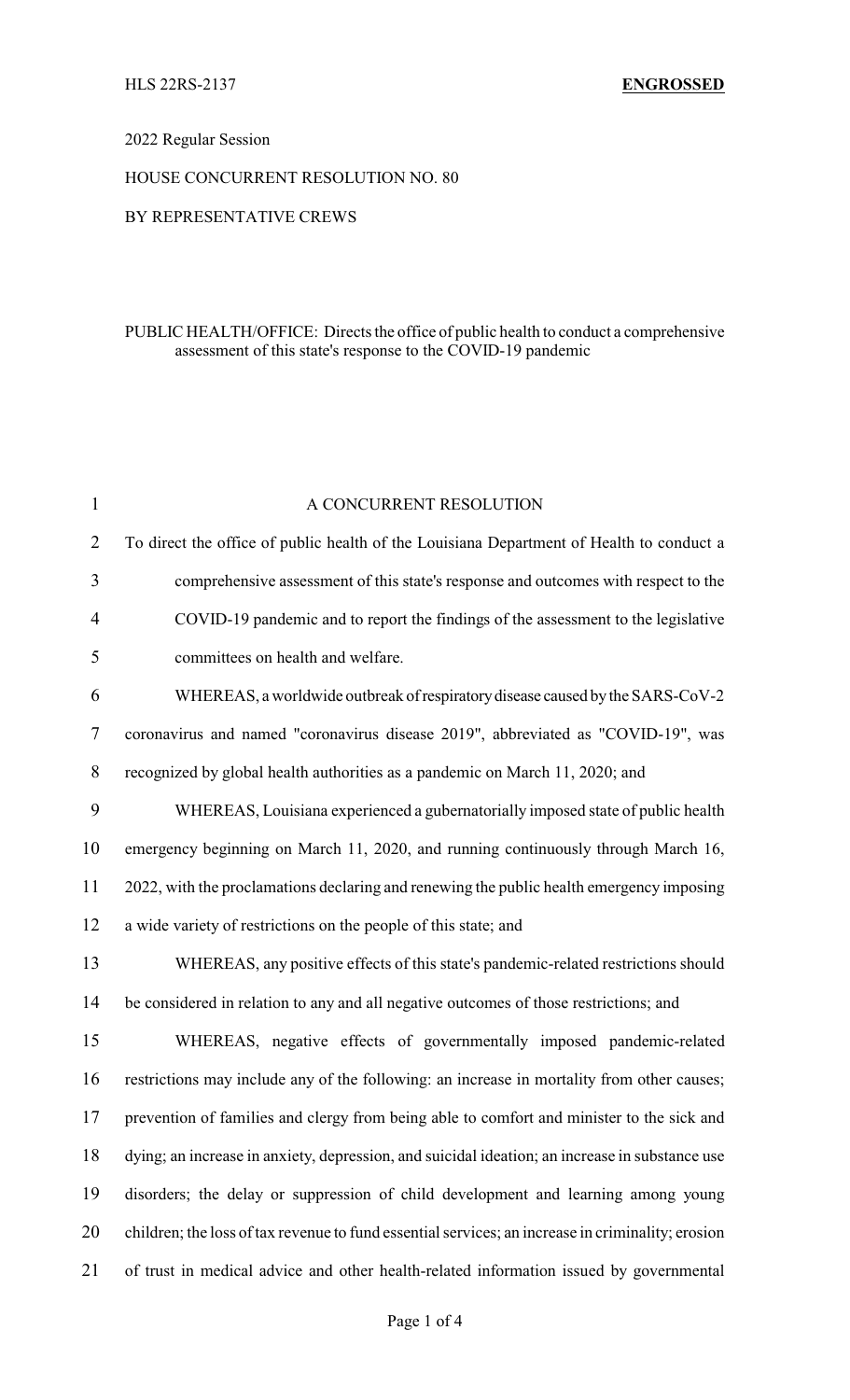sources; the suppression of the right to free speech of dissenting medical professionals; and 2 the surrender of the constitutionally recognized concept of state sovereignty. THEREFORE, BE IT RESOLVED that the Legislature of Louisiana does hereby direct the office of public health of the Louisiana Department of Health to conduct a comprehensive assessment of this state's response and outcomes with respect to the COVID-19 pandemic. BE IT FURTHER RESOLVED that in conducting the assessment called for in this Resolution, the office of public health shall consider, at minimum, each positive and negative effect noted in the foregoing provisions of this Resolution and shall consult with any other state agencies as appropriate to obtain the data and other relevant information necessary to perform the assessment. 12 BE IT FURTHER RESOLVED that the office of public health shall survey the complete period of December, 2019, through April, 2022 and provide in the report called for in this Resolution all of the following: (1) Each date upon which an official recommendation was issued or an official action taken in the state's COVID-19 response. (2) The impetus or any other triggering event for each recommendation and action described in Paragraph (1). (3) Evidence supporting each recommendation and action described in Paragraph (1) along with citations for the sources of such evidence. (4) Evidence contraindicating each recommendation and action described in Paragraph (1) along with citations for the sources of such evidence. BE IT FURTHER RESOLVED that the office of public health shall include in the report called for in this Resolution a section entitled "Lessons Learned" which shall identify recommendations made in the state's COVID-19 response that were found to be lacking in scope, detail, or justification, as well as recommendations that were proven to mitigate the 27 harm to this state resulting from the COVID-19 pandemic. In this report section, the office of public health shall indicate which of its recommendations differed from any guidance of the United States Centers for Disease Control and Prevention in effect at the time.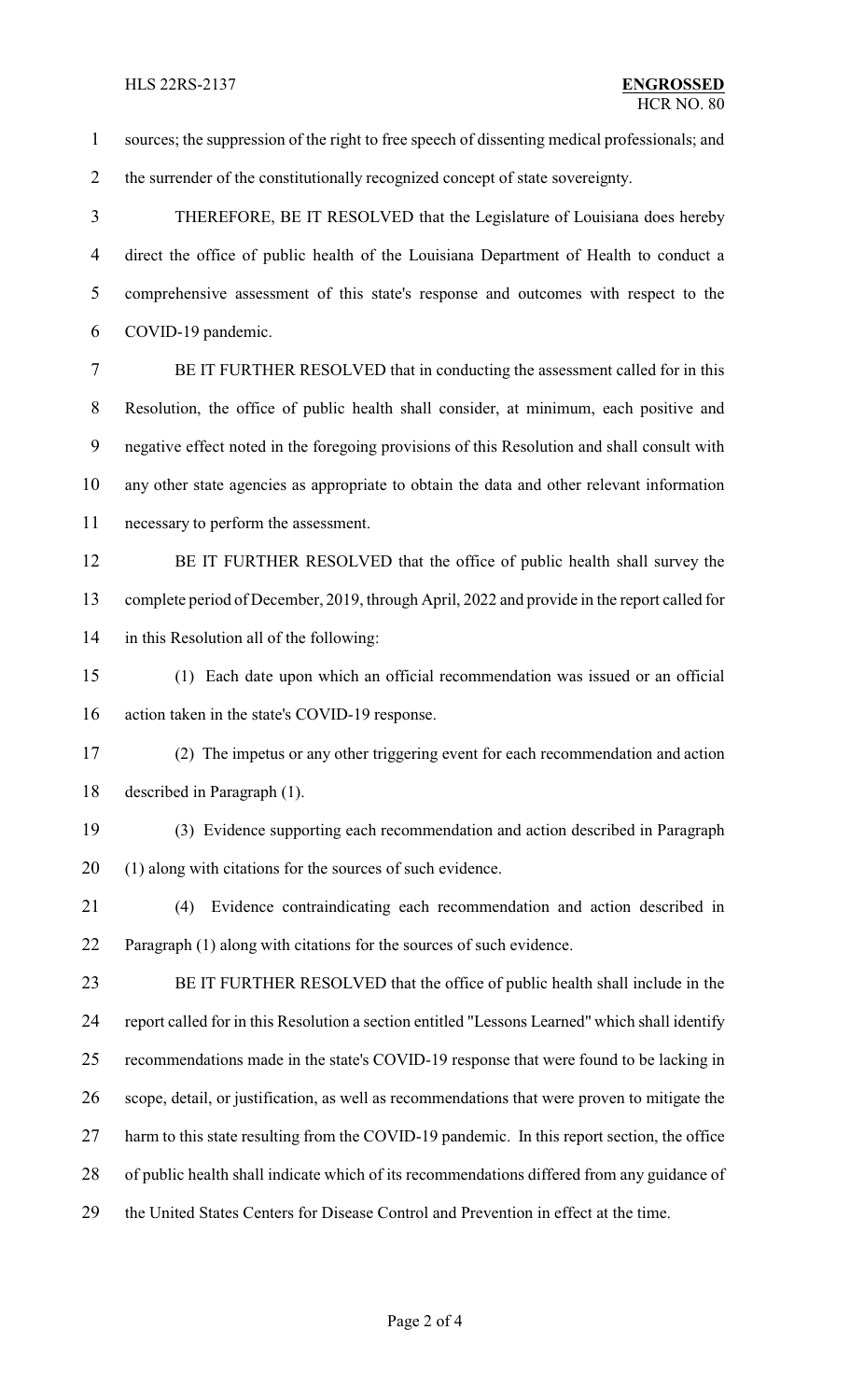#### HLS 22RS-2137 **ENGROSSED**

# 1 BE IT FURTHER RESOLVED that in conducting the assessment called for in this 2 Resolution, the office of public health shall study each case of an officially reported COVID-3 related death in this state and include in the resulting report a classification of all such deaths 4 according to the following categories:

- 5 (1) Deaths of persons from COVID-19 with each decedent's comorbidities, if any, 6 noted.
- 7 (2) Deaths of personswith incidental COVID-19 with each decedent's comorbidities, 8 if any, noted.

 BE IT FURTHER RESOLVED that, because reputable scientific studies utilize control groups to ensure the validity of their findings, the office of public health shall make comparisons of groups studied with appropriate control groups in conducting the assessment called for in this Resolution. Examples of such control group utilization shall include, without limitation, comparing the health of children in schools with mask mandates against the health of children in schools without such mandates and health events and outcomes of persons who received a COVID vaccine versus persons who did not receive a COVID 16 vaccine.

17 BE IT FURTHER RESOLVED that the office of public health shall submit its findings from the assessment called for in this Resolution in the form of a report to the House Committee on Health and Welfare, the Senate Committee on Health and Welfare, and the David R. Poynter Legislative Research Library no later than thirty days prior to the convening of the 2023 Regular Session of the Legislature of Louisiana. BE IT FURTHER RESOLVED that a copy of this Resolution be transmitted to the

23 secretary of the Louisiana Department of Health.

# **DIGEST**

The digest printed below was prepared by House Legislative Services. It constitutes no part of the legislative instrument. The keyword, one-liner, abstract, and digest do not constitute part of the law or proof or indicia of legislative intent. [R.S. 1:13(B) and 24:177(E)]

| HCR 80 Engrossed | 2022 Regular Session | Crews |
|------------------|----------------------|-------|
|                  |                      |       |

Directs the office of public health of the La. Dept. of Health to conduct a comprehensive assessment of this state's response and outcomes with respect to the COVID-19 pandemic. Requires the office to report the findings of the assessment to the legislative committees on health and welfare no later than 30 days prior to the convening of the 2023 R.S.